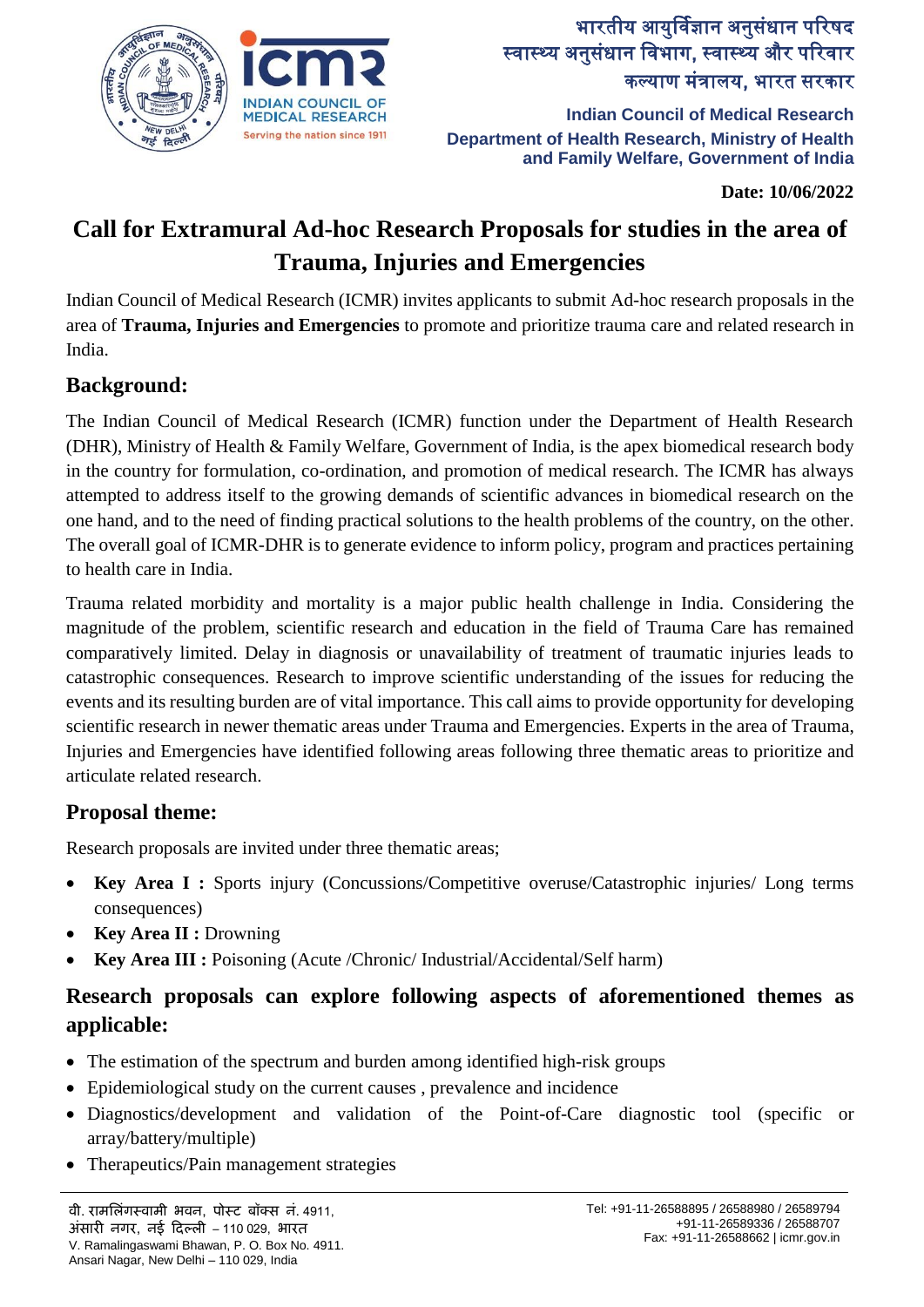

- Prevention & mitigation strategies
- Innovative treatment/management/care strategies or developing equipments for treatment and care
- Identifying the challenges/barriers in extending/ availing /providing management services faced by healthcare providers at various levels
- Understanding the inequality and inequity in accessing health services and treatment seeking behavior among trauma patients
- Understanding socio-behavioral practices influencing traumatic injury events
- Development and validation of a model or strategy(ies) to reach out high risk groups

### **Complete research proposal are to be submitted in one-time submission processes per the details given below:**

### **Eligibility and application process details:**

The project proposal can be submitted for financial support through ONLINE MODE ONLY by scientists/ professionals who have a regular employment in Medical colleges/ Research Institutes/Universities/recognized Research & Development laboratories/ Government and semigovernment organizations and NGOs (documentary evidence of their reorganization including DSIR/SIRO certificate would be required with the application).

### **Points to be kept in mind while submitting the proposals:**

Duration of the research projects will be for three years. The grant provided per proposal will be up to Rs 1.5 crores for the total duration.

#### **The proposals are expected to be as per following general principles:**

- 1. The proposals must address at least one of the above mentioned thematic areas
- 2. Should focus on outcomes that are readily translatable into practice or policy.
- 3. Preferably in collaborative projects.
- 4. Be Innovative and promote development of indigenous / made in India technologies.
- 5. Be feasible and within the constraints of the funding and time available.
- 6. Foreign collaboration is not allowed under the call.
- 7. Priority will be given to projects that are ready for implementation/scalability in the form of deliverables and point of care technologies and to projects from North-East region, considering the high incidence and paucity of research data from North-East India.

#### **Proposals which will not fall within the scope this call:**

- (i) Any R and D projects involving basic exploratory research having no immediate translational outcome will not be considered.
- (ii) Foreign collaboration is not allowed under the call.
- (iii) Any proposal with incomplete document will not be considered.

#### **Review process:**

Once the call is closed, the eligible project proposals will be subjected to evaluation for technical correctness, novelty, feasibility, achievable milestones, timelines, budget adequacy and potential for impact by expert groups. Based on these criteria some of the proposals will be shortlisted and finalized.

#### **Time Line:**

- Call open for detailed proposal submission: **10th June 2022 (09:00 IST)**
- Last date to submit the detailed proposal : **11th July 2022 (17:00 IST)**